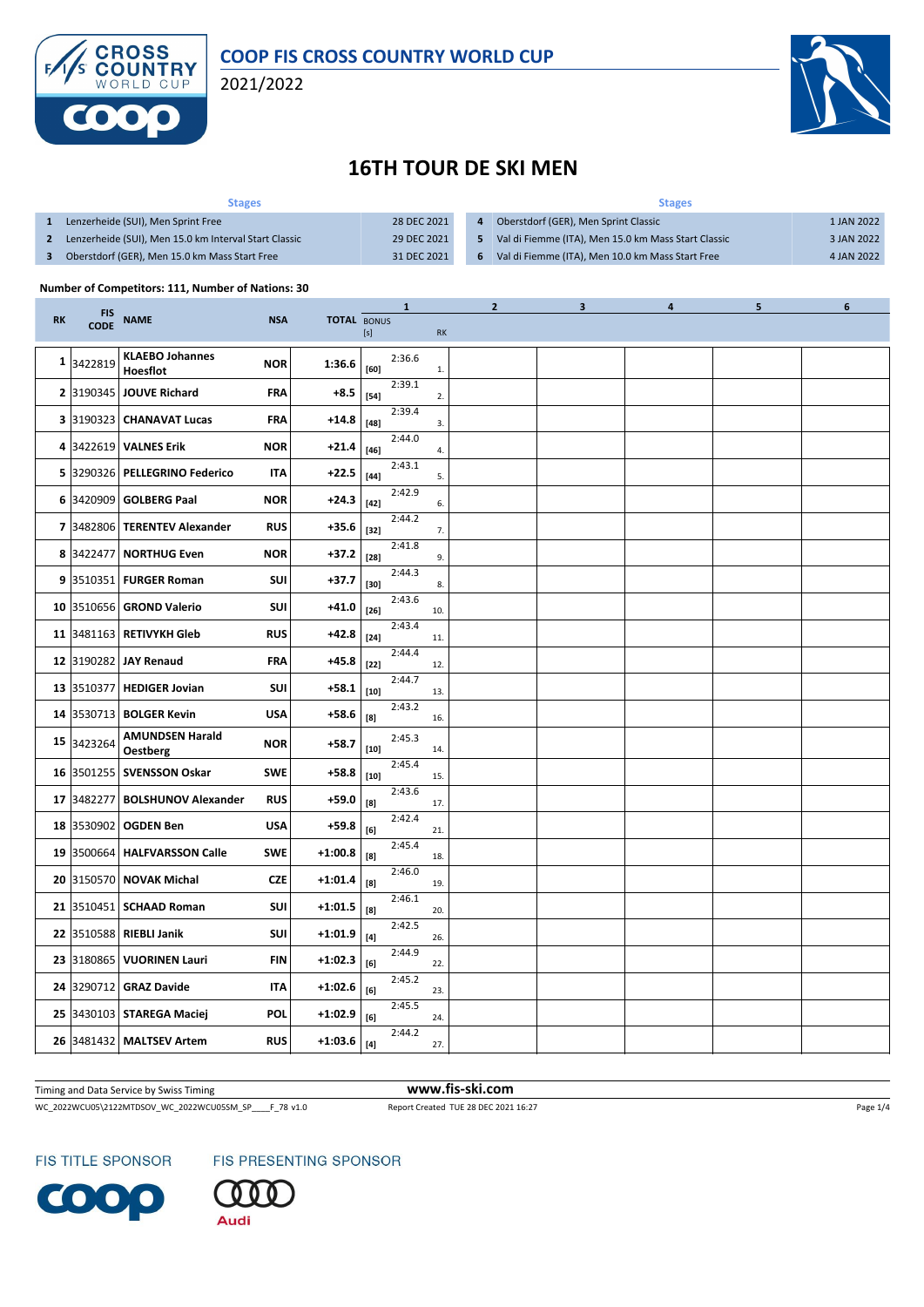



# **16TH TOUR DE SKI MEN**

|           |                           |                                     |            |                    |                                                                                                                                                                                                                                                                                                                                                                                                                                                                                                                                                                                                                                                                    | $\mathbf{1}$ |           | $\overline{2}$ | $\mathbf{3}$ | 4 | 5 | 6 |
|-----------|---------------------------|-------------------------------------|------------|--------------------|--------------------------------------------------------------------------------------------------------------------------------------------------------------------------------------------------------------------------------------------------------------------------------------------------------------------------------------------------------------------------------------------------------------------------------------------------------------------------------------------------------------------------------------------------------------------------------------------------------------------------------------------------------------------|--------------|-----------|----------------|--------------|---|---|---|
| <b>RK</b> | <b>FIS</b><br><b>CODE</b> | <b>NAME</b>                         | <b>NSA</b> | <b>TOTAL BONUS</b> | $[s] % \begin{center} % \includegraphics[width=\linewidth]{imagesSupplemental_3.png} % \end{center} % \caption { % \textit{DefNet} of the \textit{DefNet} dataset. % Note that the \textit{DefNet} and \textit{DefNet} dataset. % Note that the \textit{DefNet} and \textit{DefNet} dataset. % Note that the \textit{DefNet} and \textit{DefNet} dataset. % Note that the \textit{DefNet} and \textit{DefNet} dataset. % Note that the \textit{DefNet} and \textit{DefNet} dataset. % Note that the \textit{DefNet} and \textit{DefNet} dataset. % Note that the \textit{DefNet} and \textit{DefNet} dataset. % Note that the \textit{DefNet} and \textit{DefNet}$ |              | <b>RK</b> |                |              |   |   |   |
|           | 27 3530583                | <b>HANNEMAN Logan</b>               | <b>USA</b> | $+1:03.8$          | [6]                                                                                                                                                                                                                                                                                                                                                                                                                                                                                                                                                                                                                                                                | 2:46.4       | 25.       |                |              |   |   |   |
|           |                           | 28 3501587 BERGLUND Gustaf          | <b>SWE</b> | $+1:04.5$          | $[4]$                                                                                                                                                                                                                                                                                                                                                                                                                                                                                                                                                                                                                                                              | 2:45.1       | 28.       |                |              |   |   |   |
|           | 29 3510417                | <b>KAESER Erwan</b>                 | <b>SUI</b> | $+1:04.9$          | $[4]$                                                                                                                                                                                                                                                                                                                                                                                                                                                                                                                                                                                                                                                              | 2:45.5       | 29.       |                |              |   |   |   |
|           | 30 3482105                | YAKIMUSHKIN Ivan                    | <b>RUS</b> | $+1:05.8$          | $[4]$                                                                                                                                                                                                                                                                                                                                                                                                                                                                                                                                                                                                                                                              | 2:46.4       | 30.       |                |              |   |   |   |
|           |                           | 31 3290533 HELLWEGER Michael        | IΤΑ        | $+1:09.8$          |                                                                                                                                                                                                                                                                                                                                                                                                                                                                                                                                                                                                                                                                    | 2:46.4       | 31.       |                |              |   |   |   |
|           |                           | 32 3290383 RASTELLI Maicol          | <b>ITA</b> | $+1:10.2$          |                                                                                                                                                                                                                                                                                                                                                                                                                                                                                                                                                                                                                                                                    | 2:46.8       | 32.       |                |              |   |   |   |
|           |                           | 33 3220033 CLUGNET James            | <b>GBR</b> | $+1:10.4$          |                                                                                                                                                                                                                                                                                                                                                                                                                                                                                                                                                                                                                                                                    | 2:47.0       | 33.       |                |              |   |   |   |
|           |                           | 34 3481803 MELNICHENKO Andrey       | <b>RUS</b> | $+1:10.4$          |                                                                                                                                                                                                                                                                                                                                                                                                                                                                                                                                                                                                                                                                    | 2:47.0       | 34.       |                |              |   |   |   |
|           |                           | 35 3421320   IVERSEN Emil           | <b>NOR</b> | $+1:10.7$          |                                                                                                                                                                                                                                                                                                                                                                                                                                                                                                                                                                                                                                                                    | 2:47.3       | 35.       |                |              |   |   |   |
|           |                           | 36 3430233 BURY Kamil               | POL        | $+1:10.9$          |                                                                                                                                                                                                                                                                                                                                                                                                                                                                                                                                                                                                                                                                    | 2:47.5       | 36.       |                |              |   |   |   |
|           | 37 3421154                | <b>NYENGET Martin</b><br>Loewstroem | <b>NOR</b> | $+1:11.0$          |                                                                                                                                                                                                                                                                                                                                                                                                                                                                                                                                                                                                                                                                    | 2:47.6       | 37.       |                |              |   |   |   |
|           |                           | 38 3290379 de FABIANI Francesco     | ITA        | $+1:11.4$          |                                                                                                                                                                                                                                                                                                                                                                                                                                                                                                                                                                                                                                                                    | 2:48.0       | 38.       |                |              |   |   |   |
|           |                           | 39 3510619 FAEHNDRICH Cyril         | SUI        | $+1:11.5$          |                                                                                                                                                                                                                                                                                                                                                                                                                                                                                                                                                                                                                                                                    | 2:48.1       | 39.       |                |              |   |   |   |
|           |                           | 40 3180535 NISKANEN livo            | <b>FIN</b> | $+1:11.8$          |                                                                                                                                                                                                                                                                                                                                                                                                                                                                                                                                                                                                                                                                    | 2:48.4       | 40.       |                |              |   |   |   |
|           |                           | 41 3390169 KILP Marko               | <b>EST</b> | $+1:12.2$          |                                                                                                                                                                                                                                                                                                                                                                                                                                                                                                                                                                                                                                                                    | 2:48.8       | 41.       |                |              |   |   |   |
|           |                           | 42 3190419 COLLET Martin            | <b>FRA</b> | $+1:12.3$          |                                                                                                                                                                                                                                                                                                                                                                                                                                                                                                                                                                                                                                                                    | 2:48.9       | 42.       |                |              |   |   |   |
|           |                           | 43 3421779 KRUEGER Simen Hegstad    | <b>NOR</b> | $+1:12.4$          |                                                                                                                                                                                                                                                                                                                                                                                                                                                                                                                                                                                                                                                                    | 2:49.0       | 43.       |                |              |   |   |   |
|           |                           | 44 3200676 BRUGGER Janosch          | <b>GER</b> | $+1:12.5$          |                                                                                                                                                                                                                                                                                                                                                                                                                                                                                                                                                                                                                                                                    | 2:49.1       | 44.       |                |              |   |   |   |
|           |                           | 45 3530911 JAGER Luke               | <b>USA</b> | $+1:12.6$          |                                                                                                                                                                                                                                                                                                                                                                                                                                                                                                                                                                                                                                                                    | 2:49.2       | 45.       |                |              |   |   |   |
|           | 46 3220002                | <b>MUSGRAVE Andrew</b>              | <b>GBR</b> | $+1:12.6$          |                                                                                                                                                                                                                                                                                                                                                                                                                                                                                                                                                                                                                                                                    | 2:49.2       | 46.       |                |              |   |   |   |
|           | 47 3550147                | <b>VIGANTS Raimo</b>                | LAT        | $+1:12.7$          |                                                                                                                                                                                                                                                                                                                                                                                                                                                                                                                                                                                                                                                                    | 2:49.3       | 47.       |                |              |   |   |   |
|           |                           | 48 3150519 FELLNER Adam             | <b>CZE</b> | $+1:12.8$          |                                                                                                                                                                                                                                                                                                                                                                                                                                                                                                                                                                                                                                                                    | 2:49.4       | 48.       |                |              |   |   |   |
|           |                           | 49 3500879 ERIKSSON Gustav          | <b>SWE</b> | $+1:12.9$          |                                                                                                                                                                                                                                                                                                                                                                                                                                                                                                                                                                                                                                                                    | 2:49.5       | 49.       |                |              |   |   |   |
|           |                           | 50 3180838 AHONEN Ville             | <b>FIN</b> | $+1:13.0$          |                                                                                                                                                                                                                                                                                                                                                                                                                                                                                                                                                                                                                                                                    | 2:49.6       | 50.       |                |              |   |   |   |
|           |                           | 51 3482119 CHERVOTKIN Alexey        | <b>RUS</b> | $+1:13.1$          |                                                                                                                                                                                                                                                                                                                                                                                                                                                                                                                                                                                                                                                                    | 2:49.7       | 51.       |                |              |   |   |   |
|           |                           | 52 3180557 HYVARINEN Perttu         | <b>FIN</b> | $+1:13.6$          |                                                                                                                                                                                                                                                                                                                                                                                                                                                                                                                                                                                                                                                                    | 2:50.2       | $=52.$    |                |              |   |   |   |
|           |                           | 53 3190398 LAPIERRE Jules           | FRA        | $+1:13.6$          |                                                                                                                                                                                                                                                                                                                                                                                                                                                                                                                                                                                                                                                                    | 2:50.2       | $=52.$    |                |              |   |   |   |
|           |                           | 54 3290771 CHIOCCHETTI Alessandro   | <b>ITA</b> | $+1:13.9$          |                                                                                                                                                                                                                                                                                                                                                                                                                                                                                                                                                                                                                                                                    | 2:50.5       | 54.       |                |              |   |   |   |
|           |                           | 55 3530882 SCHUMACHER Gus           | <b>USA</b> | $+1:14.0$          |                                                                                                                                                                                                                                                                                                                                                                                                                                                                                                                                                                                                                                                                    | 2:50.6       | 55.       |                |              |   |   |   |
|           |                           | 56 3390189 KOLL Kristjan            | EST        | $+1:14.0$          |                                                                                                                                                                                                                                                                                                                                                                                                                                                                                                                                                                                                                                                                    | 2:50.6       | 56.       |                |              |   |   |   |

Timing and Data Service by Swiss Timing **www.fis-ski.com**

WC\_2022WCU05\2122MTDSOV\_WC\_2022WCU05SM\_SP\_\_\_\_F\_78 v1.0 Report Created TUE 28 DEC 2021 16:27 Page 2/4

FIS TITLE SPONSOR

FIS PRESENTING SPONSOR



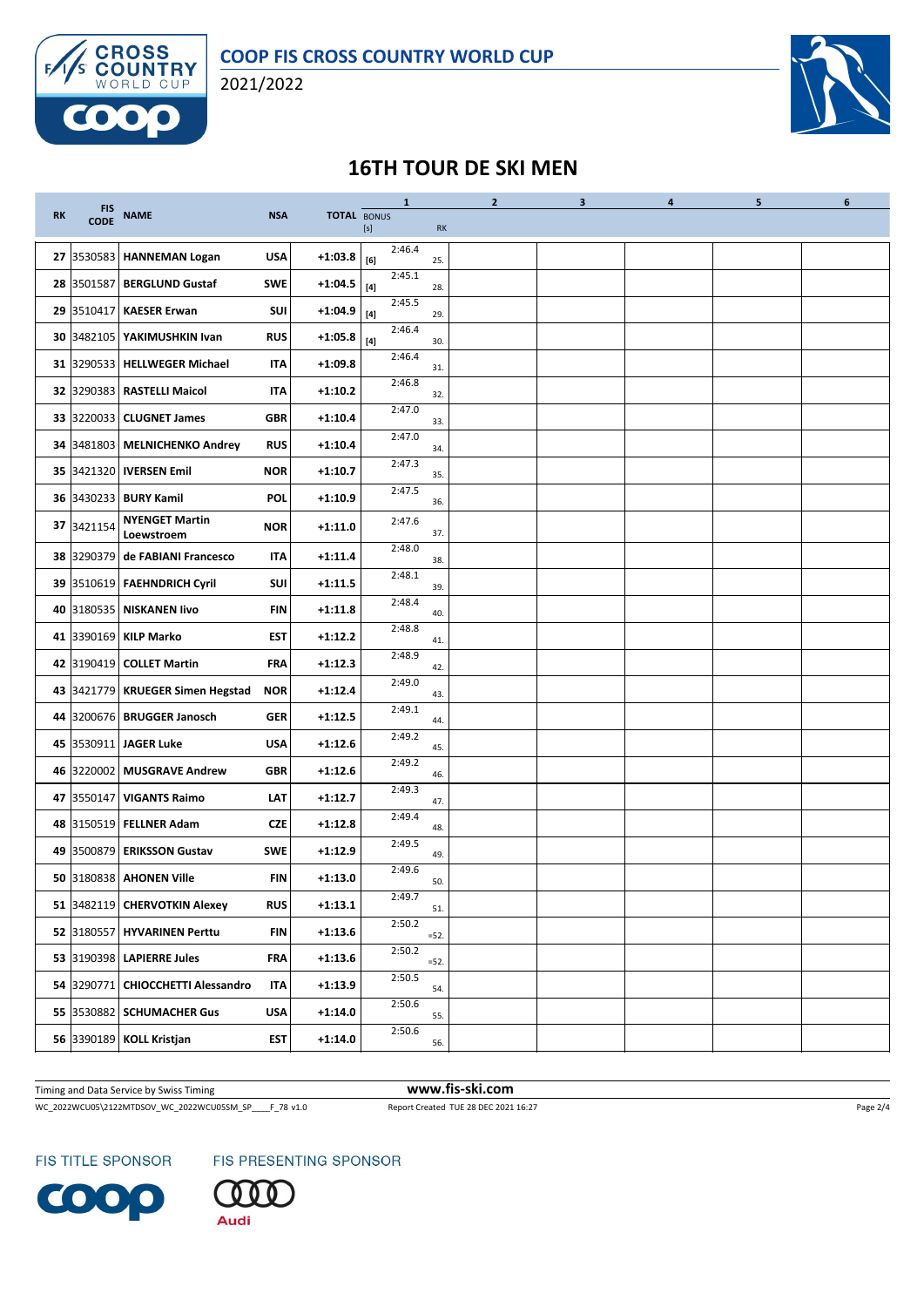



# **16TH TOUR DE SKI MEN**

|           |                           |                                    |            |                    | $\mathbf{1}$ |         | $\overline{2}$ | $\mathbf{3}$ | 4 | 5 | 6 |
|-----------|---------------------------|------------------------------------|------------|--------------------|--------------|---------|----------------|--------------|---|---|---|
| <b>RK</b> | <b>FIS</b><br><b>CODE</b> | <b>NAME</b>                        | <b>NSA</b> | <b>TOTAL BONUS</b> | $[s]$        | RK      |                |              |   |   |   |
|           | 57 3190268                | <b>BACKSCHEIDER Adrien</b>         | FRA        | $+1:14.1$          | 2:50.7       | 57.     |                |              |   |   |   |
|           |                           | 58 3510023 COLOGNA Dario           | SUI        | $+1:14.2$          | 2:50.8       | 58.     |                |              |   |   |   |
|           |                           | 59 3501044 BRAENNMARK Viktor       | SWE        | $+1:14.2$          | 2:50.8       | 59.     |                |              |   |   |   |
|           |                           | 60 3482280 SPITSOV Denis           | <b>RUS</b> | $+1:14.2$          | 2:50.8       | 60.     |                |              |   |   |   |
|           |                           | 61 3481988 SEMIKOV Ilia            | <b>RUS</b> | $+1:14.3$          | 2:50.9       | 61.     |                |              |   |   |   |
|           |                           | 62 3200802 MOCH Friedrich          | GER        | $+1:14.6$          | 2:51.2       | 62.     |                |              |   |   |   |
|           | 63 3420994                | <b>TOENSETH Didrik</b>             | <b>NOR</b> | $+1:14.6$          | 2:51.2       | 63.     |                |              |   |   |   |
|           | 64 3510644                | <b>WIGGER Nicola</b>               | <b>SUI</b> | $+1:14.6$          | 2:51.2       | 64.     |                |              |   |   |   |
|           | 65 3290407                | <b>SALVADORI</b><br>Giandomenico   | <b>ITA</b> | $+1:15.5$          | 2:52.1       | 65.     |                |              |   |   |   |
|           |                           | 66 3190302 PARISSE Clement         | <b>FRA</b> | $+1:15.7$          | 2:52.3       | 66.     |                |              |   |   |   |
|           |                           | 67 3200241 BING Thomas             | <b>GER</b> | $+1:15.9$          | 2:52.5       | 67.     |                |              |   |   |   |
|           | 68 3510342                | <b>BAUMANN Jonas</b>               | <b>SUI</b> | $+1:16.1$          | 2:52.7       | 68.     |                |              |   |   |   |
|           |                           | 69 3501555 ROSJOE Eric             | <b>SWE</b> | $+1:16.2$          | 2:52.8       | 69.     |                |              |   |   |   |
|           |                           | 70 3181180 LINDHOLM Remi           | <b>FIN</b> | $+1:16.3$          | 2:52.9       | 70.     |                |              |   |   |   |
|           |                           | <b>71 3424683 VIK Lars Young</b>   | AUS        | $+1:16.3$          | 2:52.9       | 71.     |                |              |   |   |   |
|           | 72 3530835                | <b>KETTERSON Zak</b>               | <b>USA</b> | $+1:16.4$          | 2:53.0       | 72.     |                |              |   |   |   |
|           |                           | 73 3560101 SIMENC Miha             | <b>SLO</b> | $+1:16.5$          | 2:53.1       | 73.     |                |              |   |   |   |
|           |                           | 74 3510534 KLEE Beda               | <b>SUI</b> | $+1:16.5$          | 2:53.1       | 74.     |                |              |   |   |   |
|           |                           | 75 3510361 PRALONG Candide         | SUI        | $+1:16.6$          | 2:53.2       | 75.     |                |              |   |   |   |
|           | 76 3390167                | <b>ALEV Alvar Johannes</b>         | <b>EST</b> | $+1:16.9$          | 2:53.5       | 76.     |                |              |   |   |   |
|           |                           | 77 3430249 BURY Dominik            | POL        | $+1:17.3$          | 2:53.9       | 77.     |                |              |   |   |   |
|           | 78 3270010                | <b>MALONEY WESTGAARD</b><br>Thomas | <b>IRL</b> | $+1:17.7$          | 2:54.3       | 78.     |                |              |   |   |   |
|           |                           | 79 3420605 ROETHE Sjur             | <b>NOR</b> | +1:17.8            | 2:54.4       | 79.     |                |              |   |   |   |
|           |                           | 80 3200356 DOBLER Jonas            | <b>GER</b> | $+1:18.3$          | 2:54.9       | $= 80.$ |                |              |   |   |   |
|           | 81 3460040                | POPA Raul Mihai                    | <b>ROU</b> | $+1:18.3$          | 2:54.9       | $= 80.$ |                |              |   |   |   |
|           | 82 3290577                | <b>CORADAZZI Martin</b>            | IΤΑ        | $+1:18.6$          | 2:55.2       | 82.     |                |              |   |   |   |
|           | 83 3200072                | <b>KATZ Andreas</b>                | <b>GER</b> | $+1:18.7$          | 2:55.3       | 83.     |                |              |   |   |   |
|           | 84 3181273                | <b>RUUSKANEN Arsi</b>              | <b>FIN</b> | $+1:19.2$          | 2:55.8       | 84.     |                |              |   |   |   |
|           | 85 3060019                | de MARRE Thibaut                   | <b>BEL</b> | $+1:19.5$          | 2:56.1       | 85.     |                |              |   |   |   |
|           | 86 3900005                | <b>CHANLOUNG Mark</b>              | THA        | $+1:19.6$          | 2:56.2       | 86.     |                |              |   |   |   |

Timing and Data Service by Swiss Timing **www.fis-ski.com**

WC\_2022WCU05\2122MTDSOV\_WC\_2022WCU05SM\_SP\_\_\_\_F\_78 v1.0 Report Created TUE 28 DEC 2021 16:27 Page 3/4